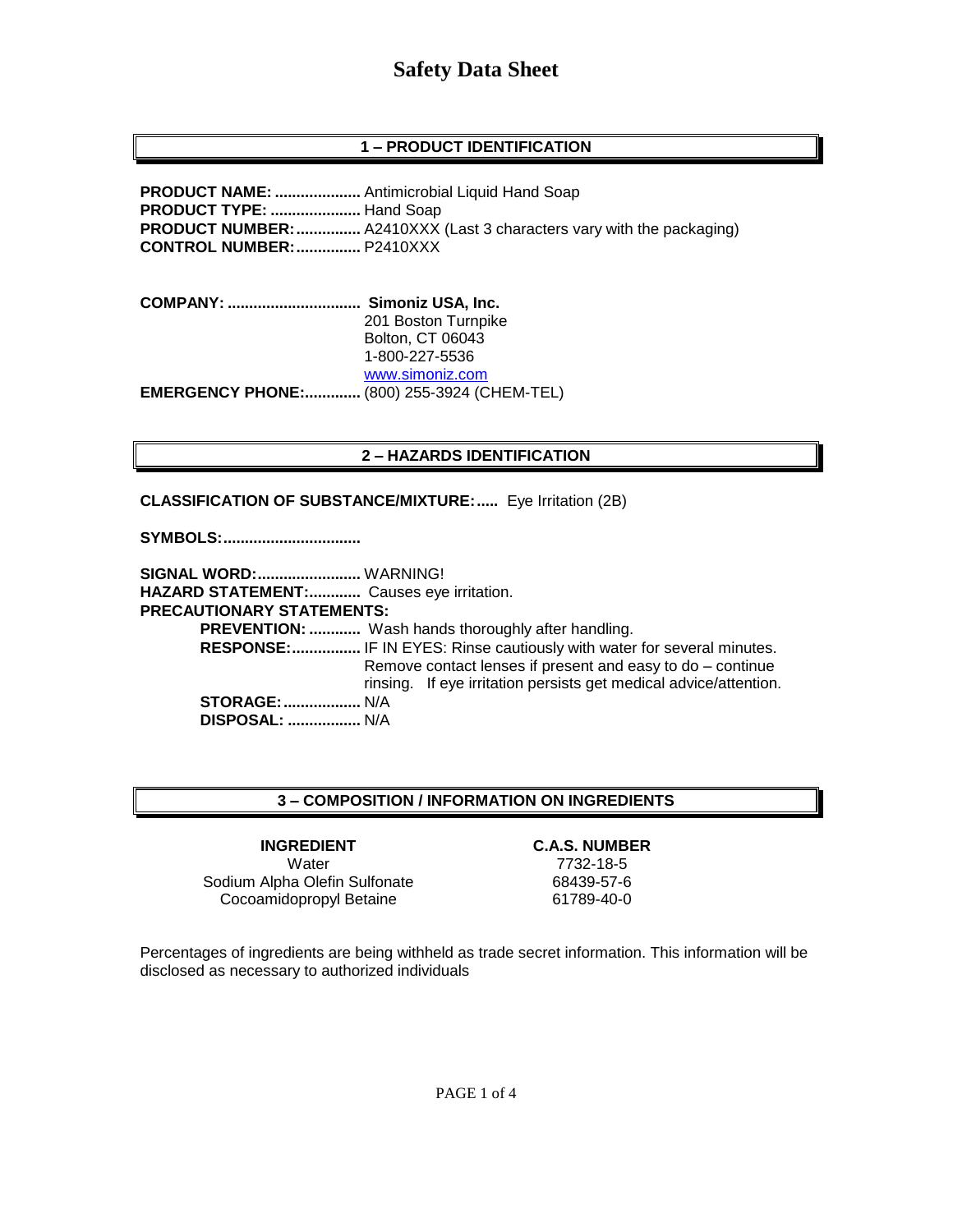## **4 – FIRST-AID MEASURES**

|              | <b>BREATHING (INHALATION):</b> If victim shows signs of discomfort or irritation, remove to fresh |
|--------------|---------------------------------------------------------------------------------------------------|
|              | air. If symptoms persist, get immediate medical attention.                                        |
|              | <b>SWALLOWING (INGESTION): .</b> DO NOT INDUCE VOMITING! Drink a large quantity of water or       |
|              | milk. Do not attempt to give liquids to an unconscious person.                                    |
|              | Get immediate medical attention!                                                                  |
| <b>EYES:</b> | Flush eyes with a large quantity of fresh water for at least 15                                   |
|              | minutes. If irritation persists, consult a physician.                                             |
|              | SKIN (DERMAL):  Not likely to irritate. Flush from skin with fresh water and                      |
|              | discontinue use if irritation persists.                                                           |

## **5 – FIRE-FIGHTING MEASURES**

|                                                         | <b>EXTINGUISHING MEDIA:</b> This product is non-flammable. Use extinguishing media suitable |
|---------------------------------------------------------|---------------------------------------------------------------------------------------------|
|                                                         | for materials already burning.                                                              |
|                                                         | SPECIAL FIRE FIGHTING PROCEDURES: Firefighters working in areas where this                  |
|                                                         | product is present should be equipped with an approved, fully                               |
|                                                         | enclosed SCBA.                                                                              |
| <b>UNUSUAL FIRE AND EXPLOSION HAZARDS:  None known.</b> |                                                                                             |

#### **6 – ACCIDENTAL RELEASE MEASURES**

| <b>SPILL PROCEDURES: </b> Dike to prevent spillage into streams or sewer systems. Consult |
|-------------------------------------------------------------------------------------------|
| local, state and federal authorities.                                                     |
| <b>WASTE DISPOSAL:  As recommended by local, state and federal authorities.</b>           |

#### **7 – HANDLING and STORAGE**

| freezina.                              |
|----------------------------------------|
|                                        |
| contact. Spilled material is slippery. |

#### **8 – EXPOSURE CONTROLS / PERSONAL PROTECTION**

**RESPIRATORY PROTECTION:**Not usually needed. Vapors not normally harmful.

**PROTECTIVE CLOTHING:.......** Special protection not usually needed. Wear eye protection if product is likely to splash.

**ADDITIONAL MEASURES: ......** Do not place this product in an unmarked container. Avoid eye contact. Spilled material is slippery.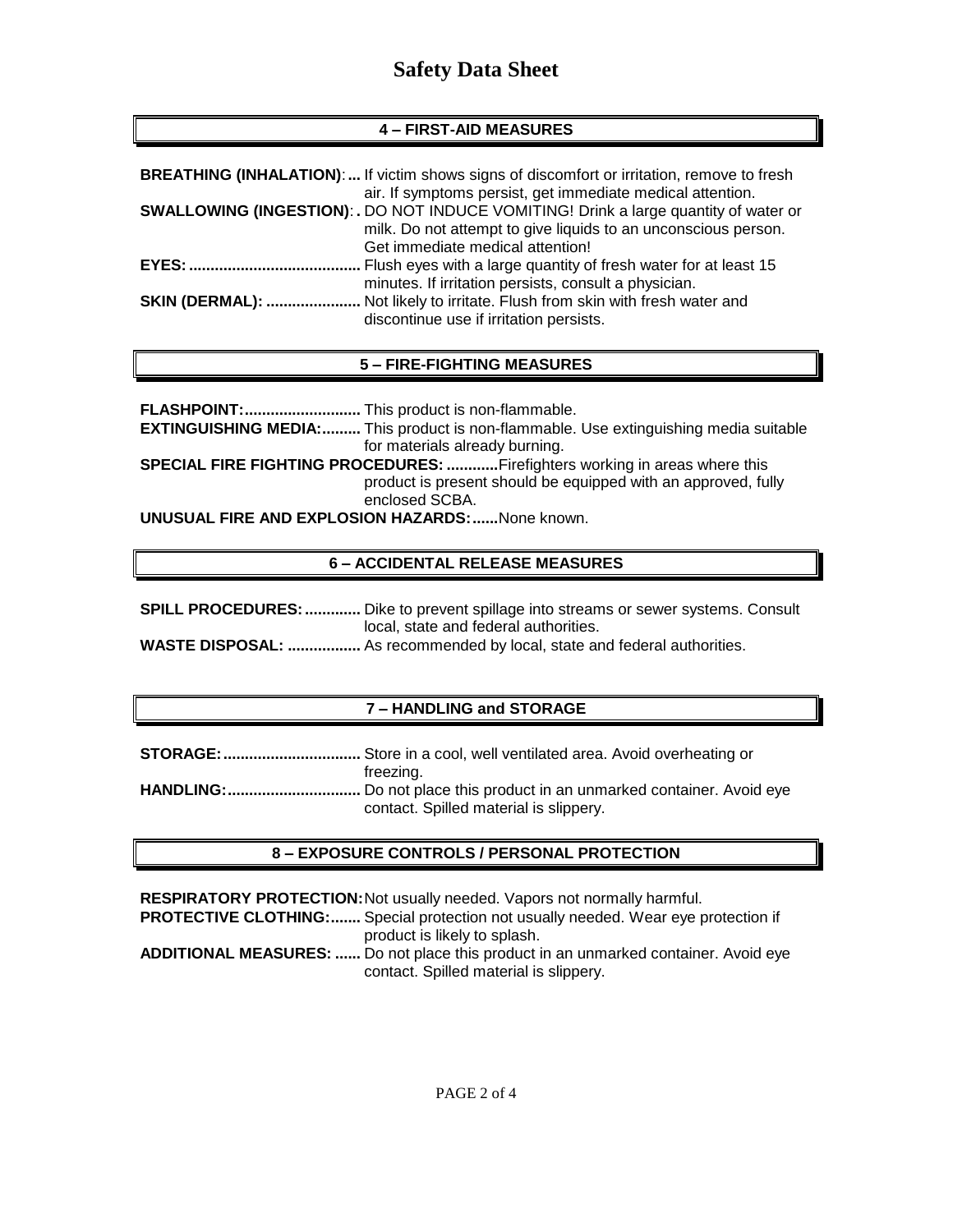### **INGREDIENT C.A.S. NUMBER PEL**

Sodium Alpha Olefin Sulfonate 68439-57-6 No limits established Cocoamidopropyl Betaine 61789-40-0 No limits established

Water 7732-18-5 No limits established

#### **9 – PHYSICAL / CHEMICAL PROPERITES**

**APPEARANCE & ODOR: .........** Viscous golden. Almond fragrance. **ODOR THRESHOLD: ...............** N/A **pH:.............................................** 6.5-7.5 **MELTING POINT: .....................** 210 degrees F. **FREEZING POINT: ...................** N/A **BOILING POINT:.......................** 210 degrees F. **BOILING POINT RANGE:.........** N/A **FLASHPOINT:...........................** This product is non-flammable. **EVAPORATION RATE:.............** N/A **FLAMMABILITY (solid/gas):....** N/A **EXPLOSION LIMITS:................** N/A **VAPOR PRESSURE: ................** N/A **VAPOR DENSITY (AIR=1):.......** Greater than 1. **SPECIFIC GRAVITY:................** 1.02 **SOLUBILITY IN WATER: .........** Completely soluble. **PARTITION COEFFICIENT: .....** N/A **AUTO-IGNITION TEMPERATURE:..........................**N/A **DECOMPOSITION TEMPERATURE: ......................**N/A **VISCOSITY: ..............................** Siginificant body

#### **10 – STABILITY and REACTIVITY**

**STABILITY:...............................** Stable under normal conditions. **HAZARDOUS DECOMP.:.........** This product not known to polymerize. **INCOMPATIBILITY:..................** Do not mix with other chemicals.

#### **11 – TOXICOLOGICAL INFORMATION**

**ROUTE(S) OF ENTRY:.............** Ingestion. Not likely to be inhaled in dangerous amounts. **LISTED CARCINOGEN: ...........** None over 0.1%. **MEDICAL CONDITION AGGRAVATED:..................**May aggravate pre-existing dermatitis. **INHALATION:............................** Not likely to be inhaled in hazardous amounts. Maintain adequate ventilation in the work area. **INGESTION:..............................** This material can cause irritation to the stomach and esophagus if ingested. **EYES:........................................** May cause eye irritation. **SKIN (DERMAL): ......................** Not likely to irritate. Prolonged exposure to undiluted product may cause irritation. **ACUTE TOXICITY\* (ORAL):…… .............................**>2000 mg/kg **ACUTE TOXICITY\* (DERMAL):.. .............................**>2000 mg/kg

PAGE 3 of 4